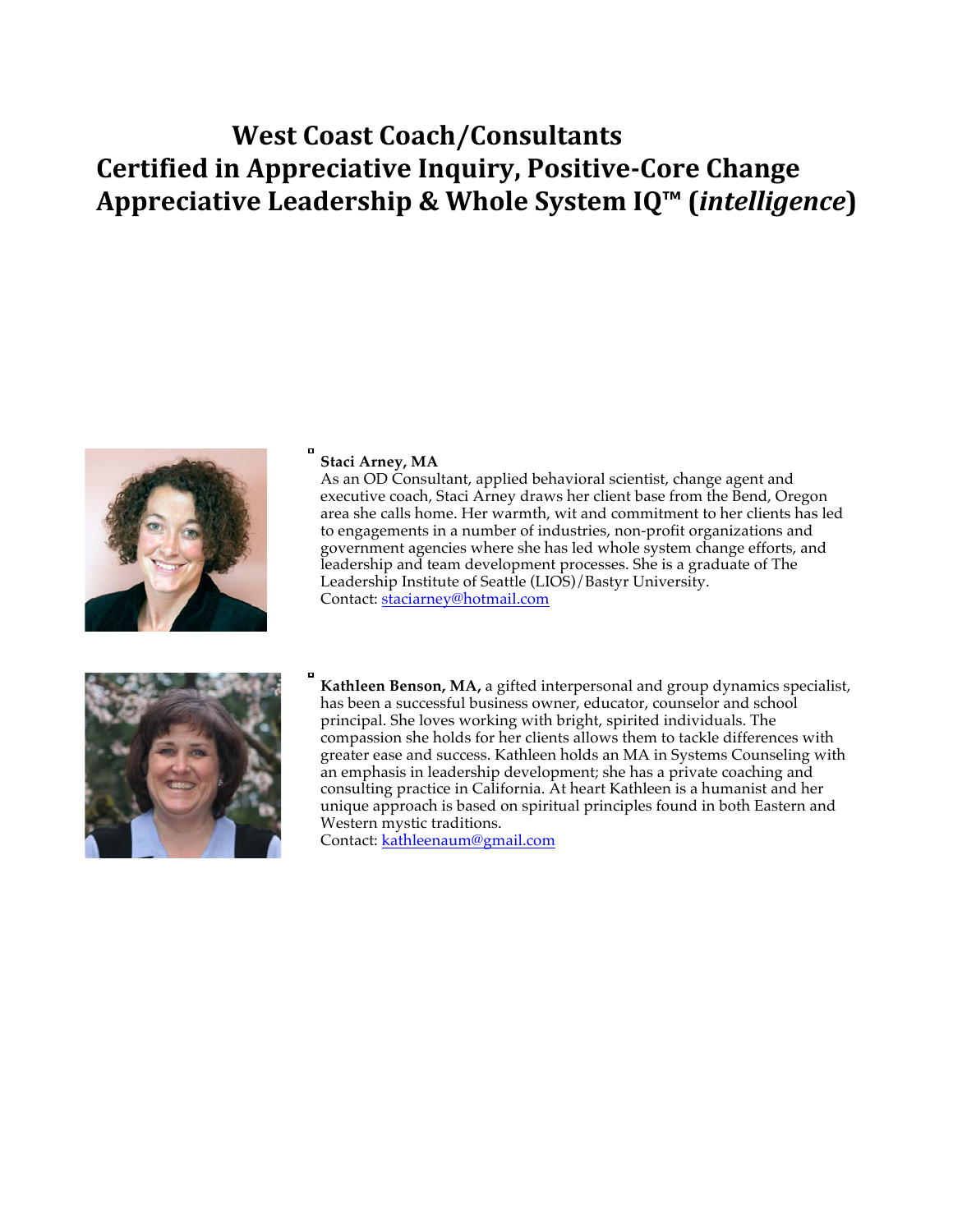

**Liz Brenneman, MA, LMHC,** is an active student of human systems and behavioral sciences, having had extensive experience in healthcare, education, non-profit organizations, and in the communications and services industries. As an award- winning video producer, Liz utilized strong communication skills, strategic planning, and a keen understanding of human relations to successfully coordinate the multiple elements necessary to achieve bottom-line results in this highly competitive field. A business owner since 1998, Liz understands the challenges today's business leaders regularly encounter. Liz has a degree in Organization Development, and a Certification in Non-profit Management from the University of Washington, and a private counseling/coaching practice on Vashon Island. Contact: brenneman.liz@gmail.com

**Sharon Buckmaster, Ph.D.,** has worked as an organizational consultant and coach to leaders in both the public and private sectors for over twenty-five years, building collaborative cultures that align business goals with capability and respect at all organization levels. Her areas of expertise include leadership development, coaching for teams and managers, conflict resolution, and strategic planning using appreciative processes. Dr. Buckmaster served in managerial roles in Human Resources at two Fortune 100 companies, where her responsibilities included management and leadership development, succession planning, and directing strategies for workplace diversity.

Contact: sbuckmaster@futureworksconsulting.com



 $\blacksquare$ 



**Ted Cole, Jr., Ph.D.,** is an insightful coach with an intuitive gift for helping clients come to creative and transformational insights about their personal strengths and about the dynamics of their whole systems: professional, interpersonal and personal. Dr. Cole helps individuals and systems move in the direction of vitality and wholeness. He is an Episcopal priest currently serving a congregation in Anchorage, Alaska. He holds a Masters of Theological Studies from Harvard Divinity School and a Ph.D. in philosophy of religion from Boston University. His diverse background includes 21 years in the hospitality industry (in jobs from delivery boy to general manager), giving him business world experience alongside church and academic experience. Contact: tedcolejr@gmail.com.

**Paige Eoff Criswell, MA,** is a Mental Health Specialist at Deschutes County, and coaches and engages her clients in the Bend, Oregon area. She studied Marriage and Family Therapy/Systems Counseling at Bastyr University.

Contact: adesina.cc@hotmail.com

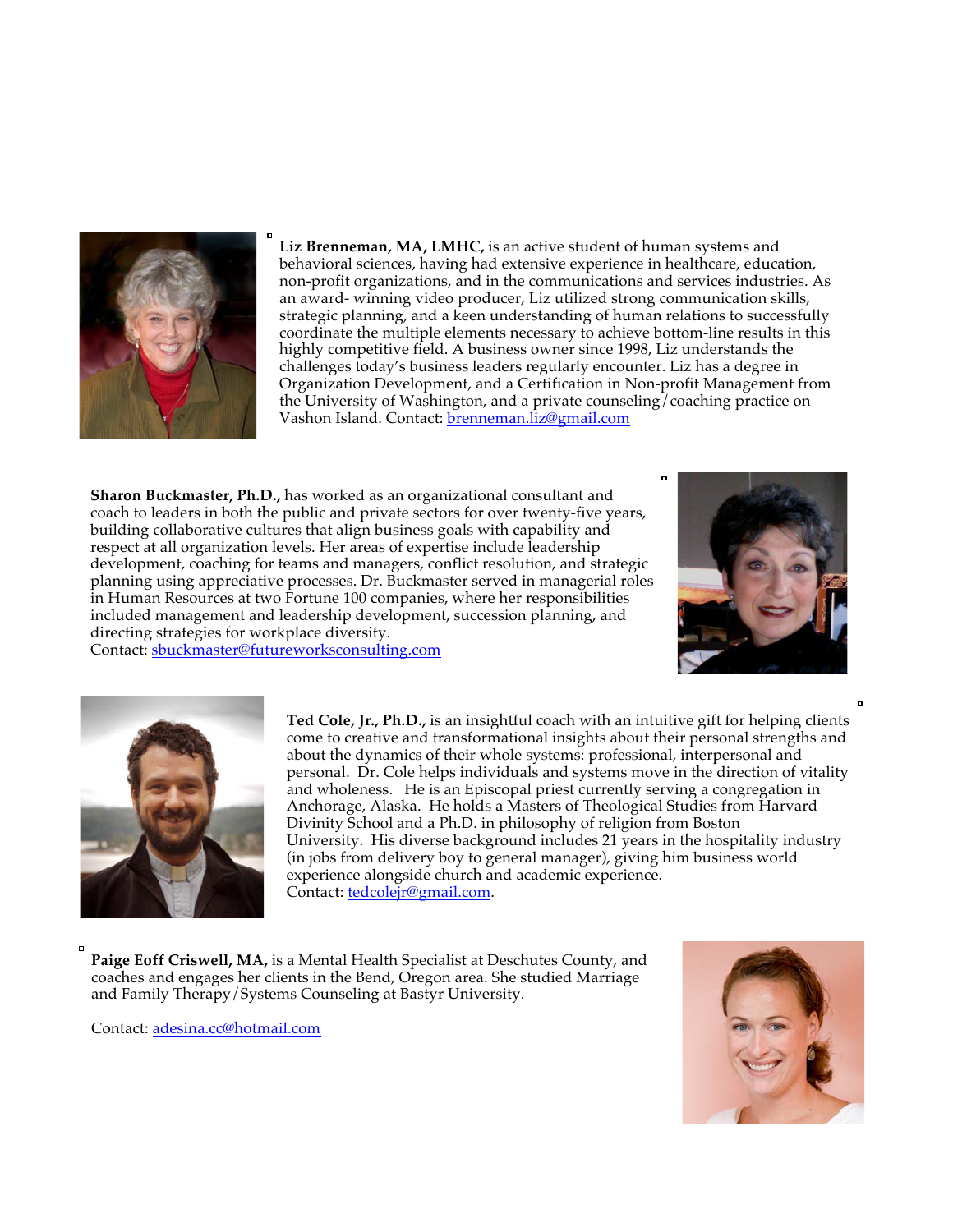

**Elizabeth Dinan-Stack, MA,** holds a Masters degree in Whole Systems Design that allows her to effectively coach business owners in developing their entrepreneurial vision. She uses her 15 years of successful small business ownership to support clients in developing strategies for improved operations and plans for expansion into new arenas. She loves to listen in a way that allows her clients to find their own solutions.

Contact: Magickwriter@comcast.net

**William Dorn, MA,** is a strong leader, entrepreneur, mentor and coach who is known for fostering effective communication and collaboration within teams, and for leading successful business start-ups. He is skilled in facilitating board strategic planning; designing and coordinating town hall meetings, educational conferences and fundraising events; has supported major capitol campaigns and managed multi-million dollar budgets; and has a track record of successful interfacing with government regulatory agencies. He engages clients and employees in teambuilding, developing shared vision and resolving issues of accountability and responsibility. He is a licensed psychologist and adjunct professor who has served on numerous boards and community service organizations. Contact: williamhdorniv@yahoo.com





Times of change and transition can be an opportunity for unleashing creativity, discovering new capacities and mapping new strategic directions. **Daniel Dow, MS**, the founder of New Territories Consulting, loves partnering with individuals, teams and organizations wanting to embrace this future. As a coach, consultant, and strategic illustrator, he brings a powerful background in appreciative inquiry, dialogue learning, strengths-based coaching and process illustration to help organizations reframe possibilities, renew vision and create new maps. Daniel has a Masters in Library and Information Science from the University of Washington, and has worked in IT management within biotech, pharmaceutical and insurance companies. He is a certified facilitator of Clean Language and also works as the Learning and Development Director for a nonprofit, organizing conferences and training for leaders of global networks and partnership in an online community. Contact: dsdow@yahoo.com



**Ann Farrell, MA**, a behavioral scientist and organizational warrior who empowers leaders to meet bottom line business results while aligning personal and professional purpose and vision, has 25 years of entrepreneurial experience leading and managing ethnically and socio-economically diverse, crossfunctional teams. She is an experienced trainer, executive coach and organizational consultant, and a highly skilled team facilitator utilizing appreciative inquiry, experiential learning and action research and a focus on strengths, to lend depth and validity to her work. Contact: ann.farrell@comcast.net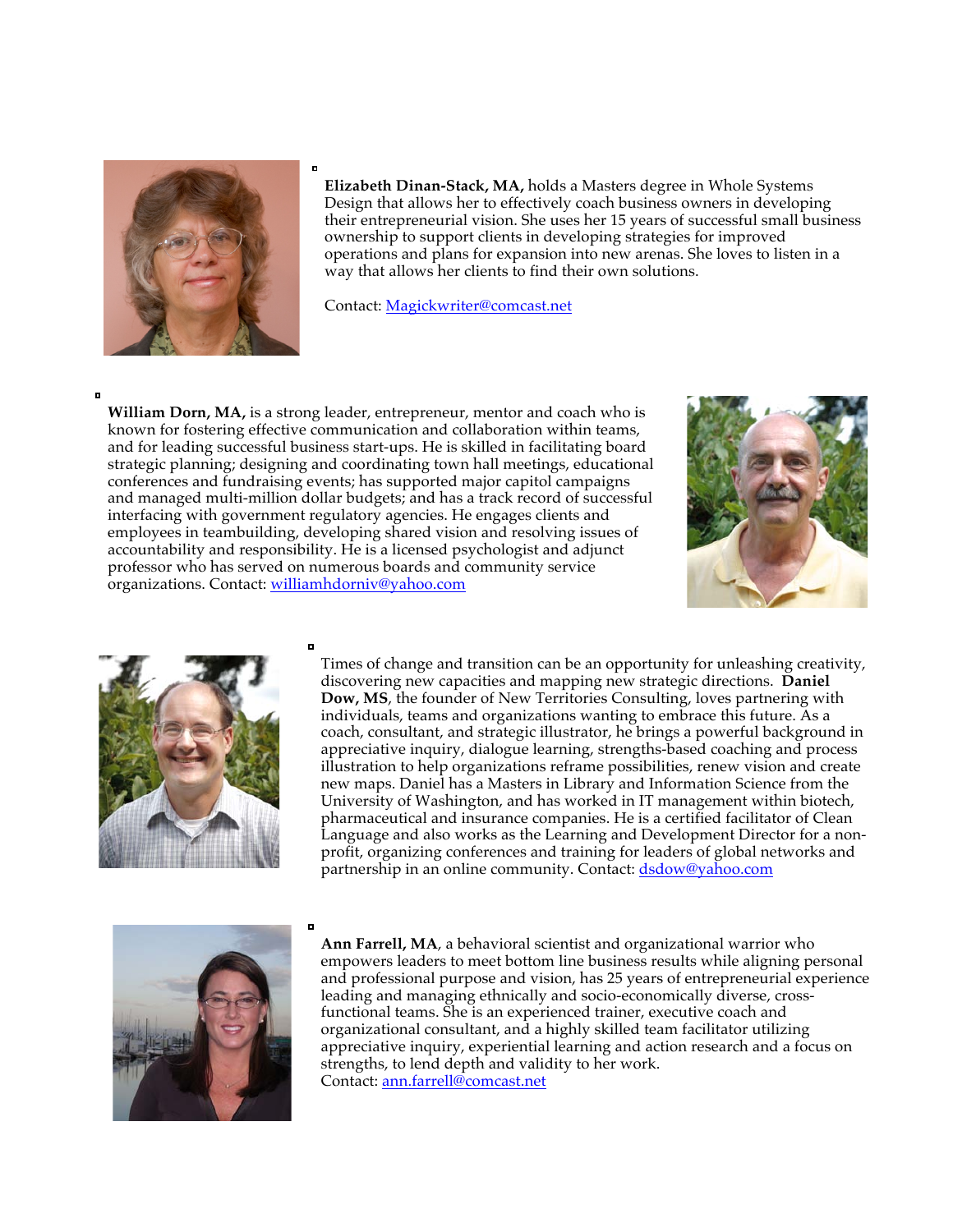

**Anine Grumbles, MA,** worked within the Washington State Department of Health (20 years) to promote innovative solutions and forward thinking for radioactive materials regulation and radiation health and safety. She also works with individuals, groups and organizations desiring to blossom and grow into their higher potential. Anine offers innovative training in creativity and accessing personal genius and hidden talents. She is a certified NLP Master Practitioner and Registered Hypnotherapist, and has a BS in Nutrition and a MA in Transpersonal Psychology from Kona University. Contact: aninegtrumbles@gmail.com

**Jim Haley** is a business and personal transformation coach with over 20 years' experience helping business owners, corporate professionals, and their teams surpass existing boundaries. Jim believes that the core factor for business success, or failure for that matter, is directly related to the specific impact the business owner or leader has on their team, customers, and community. Using a powerful process called *Signature Impact Coaching*, Jim guides, supports and challenges business leaders to clarify what they are here to do, and who they need to be in order to do it. This involves letting go of limiting perceptions, accessing personal resources of self-awareness and self-appreciation, igniting passion and creativity, envisioning a desired future, and focusing on strengths as the means to *Breakthrough* success. Contact: jim@coachingunlimitedinc.com





**Raina Henderson** studied at Ohio State University and is currently the Assistant Vice President for Security and Guest Services for Macerich, where she directs a team of 25 representatives and security officers. She brings extensive experience in executive coaching and a passion for training and development, communication and performance management to her work with leaders and teams.

Contact: raina.henderson@macerich.com

ø

As a Program Director for the BC Coalition of People with Disabilities (BCCPD) in Vancouver, BC, **Shelley Hourston** leads the not-for-profit AIDS & Disability Action Program, part of the Wellness & Disability Initiative and the Health Literacy Network. Since acquiring a certificate in leadership coaching from Vancouver Community College, she has been incorporating a positive focus with her coaching clients, helping these leaders build resilience, optimism, creativity and problem solving skills. She is currently developing a "Resilience Education Program" for people with disabilities. Contact: shelley.hourston@gmail.com





**Mary Ann Jackson, MA,** founded LTC Consulting & Training to focus on developing high performing individuals and teams. She brings over 25 years of experience in operations, executive leadership, and organization development consulting. Mary Ann holds an MA in Applied Behavioral Science, with an emphasis on consulting and coaching in organizations, from Bastyr University/LIOS. She is thus uniquely qualified to assist leaders in team development, resolving conflict, strategic planning, and operations improvement. As the Asst. General Manager for the transit authority in Atlanta, GA she led major restructuring projects, and now can be found in Tacoma, WA. Contact: 253-224-9049, ltcconsulting@msn.com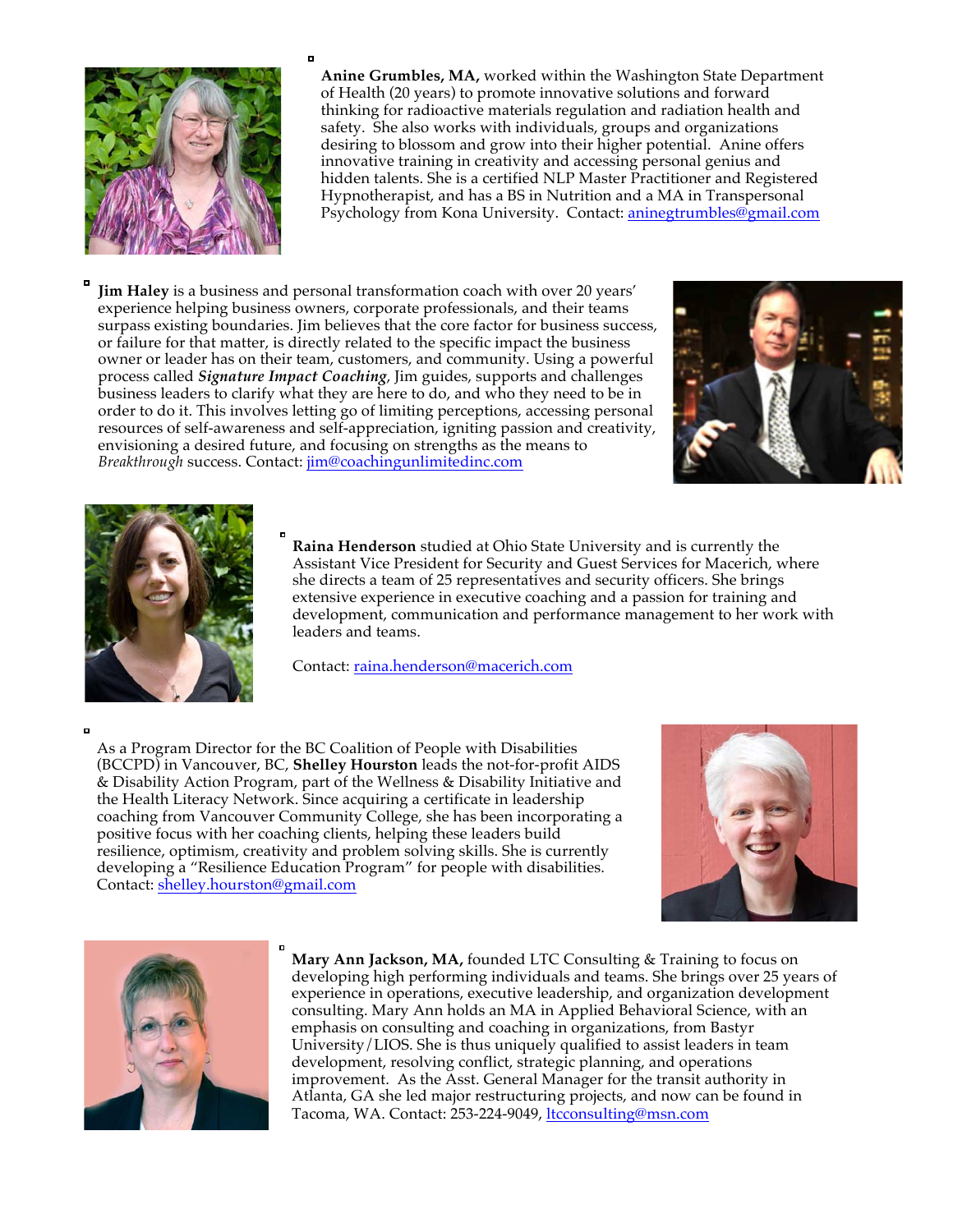

**Zoey Luxton Faught, MA** (Applied Behavioral Sciences) is an executive coach, organizational development consultant and leadership and team development corporate trainer. She is founder of *Presence of Mind* through which she offers leadership development courses and coaching to companies, non-profit organizations and individuals, enabling them to live their visions. Multi-talented, she also works with counseling clients utilizing phototherapy, a unique approach to personal growth that creatively resolves complex issues. She currently works in Hawaii. Website: www.presence-of-mind.com Contact: zluxton@yahoo.com

o

**Renee Marley, MA**, recently retired as a Boeing 787 IT Business Partner with the Boeing Company, is an agent of change. She has been identified as having excellent communication skills that apply in her coaching of project leaders, group facilitators, mediators and team coordinators. She coaches and consults with leaders within her company and in other organizations. She has a Masters degree in Applied Behavioral Sciences from the Leadership Institute of Seattle, and is a systems thinker and vision-maker in all areas of her life. Contact: reneemarley@gmail.com





**Charlene Moran** has over 25 years of experience in the Information Technology industry where she has been coaching and mentoring future leaders and applying organizational change principles. Charlene is currently a Client Service Director for the City of Seattle Information Technology Department. She applies organizational change management practices to technology system implementations to ensure customer readiness and high adoption rates of new systems. Charlene has strong skills in leading, coaching and inspiring teams to develop creative business solutions. Her Core Competencies include: Project Management, Strategic Planning, Coaching/Mentoring, Team Building, Organizational Change Management and Customer Relationship Management. Contact: Charlene.Moran@Seattle.gov



**Marsha Morse, MS,** has a master's degree from Antioch University in Organization Systems Renewal. She is committed to service within her community, viewing complex issues from a systemic point of view, and has brought her special talents in animal-assisted therapy to help less-abled adults and at-risk youth.

Contact: (206) 463-9711

**Daniel Mussatti, MA,** is a Facilitator and Coach with over 30 years experience in Defense and Homeland Security. As a Master Facilitator, he has been an internal consultant in the U.S. Department of Transportation and a Fortune 100 Company; as an external consultant, he has guided excellence efforts with NASA , the U. S. Navy and other high level, cross-functional, multi organization teams working in major defense programs. He holds a Masters of Arts in Human Resource Development from The George Washington University, and has several Graduate Certificates from organizational improvement programs. He is currently Operations Policy Analyst with the State of Oregon. Contact: Daniel@mussatti.net

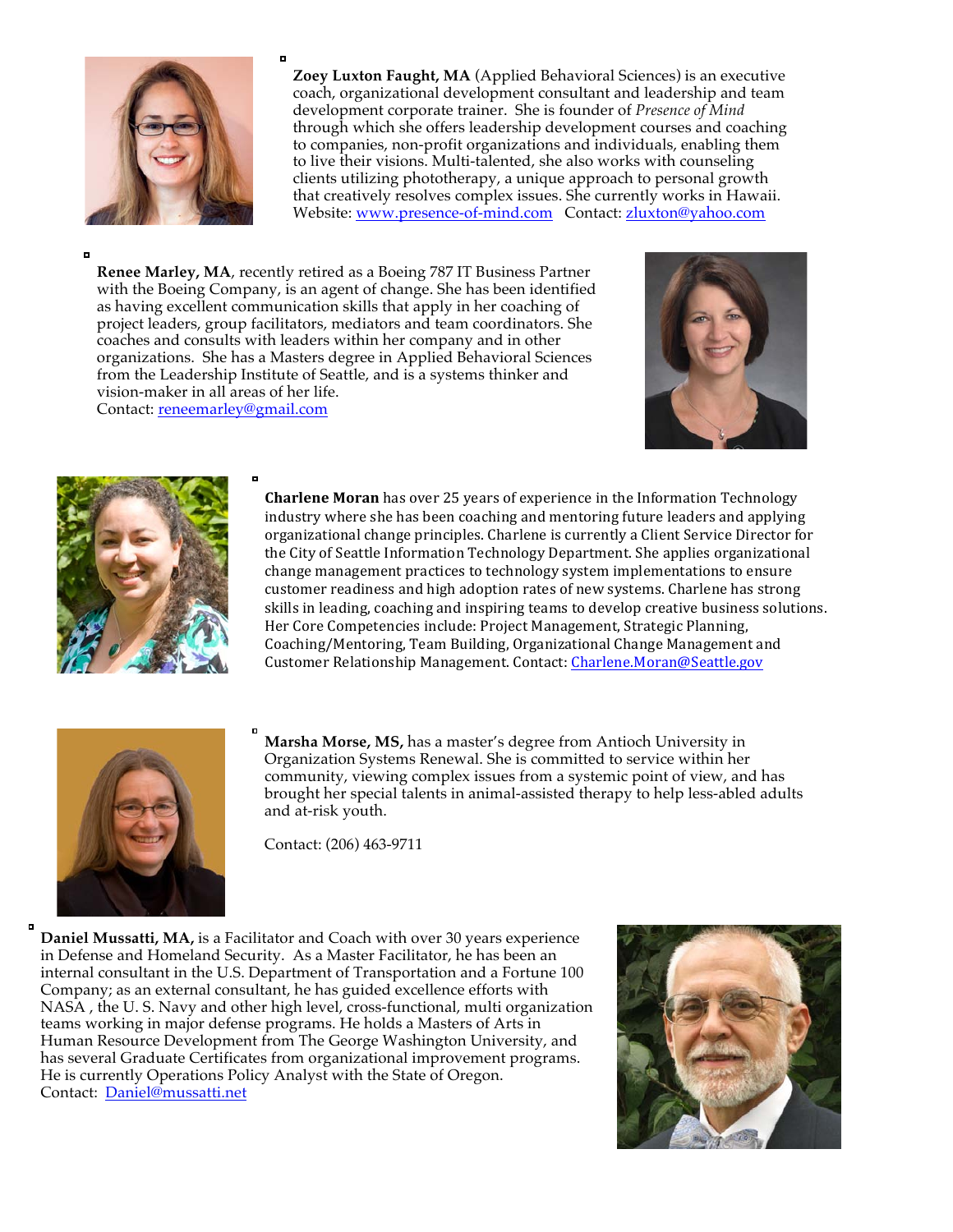

**David Pratt, MA**, is a successful entrepreneur who uses his extensive experience in business start-up, strategic planning and design, in assisting business clients that are seeking to establish productive organizational systems. He is a counselor and coach, with a graduate degree in Systems Counseling from Bastyr University/LIOS, who works closely with each client in a collaborative, systemic partnership to implement their vision while developing plans for sustainable practice. He currently is in sales coaching and management and practicing in Northern California. Contact: spiv13trader@yahoo.com



**Sonja Price, MA.** As a Change Leader Coach, and a motivational speaker, Sonja has worked with a wide-range of clients, including AT&T, Microsoft, Nordstrom, and a number of growing start-up organizations. She holds a Masters in Leadership and Organizational Development and is an Internationally Certified Executive Coach. She also trained with Al Gore to become a Climate Reality Leader and is actively engaged with the Seattle Board of Conscious Capitalism.Sonja is the author of the upcoming book *The Infinite Leader: How to Make a Bigger Impact*, which explores how to Be an influential person.

Contact: Sonja@dynamocareers.com

**Larry Ransom, MA.** Larry Ransom has worked with some of the world's leading companies such as Microsoft, Kroger, Boeing and Hallmark. Representing the world famous Pike Place "FISH" mongers, he toured nationally for many years speaking to corporations and public schools. He has instructed at CEO Space, along with such notables as John Gray (Children are from Heaven), Lisa Nichols (The Secret) and Mark Victor Hansen (Chicken Soup for the Soul). In addition to coaching Michael Peterson, Platinum Recording Artist, he has coached Emmy Award winner Richard Crawford and national best selling author, Doris Rapp. As a proven coach, his unique approach has consistently delivered "off the chart" results by helping people to identify and activate their passionate purposes, calling forth their greatness. Larry is the author of The Great Relate Breakaway Curriculum. Contact: larry@thesynergynetwork.com





**Dave Riddle, MBA,** brings his strong sense of hope, faith and spirit into his consulting work focused on building healthy organizations. He is an organizational development coach/consultant in corporate, nonprofit, and faith-based organizations, with a particular interest in communication, healing organizational grief, and developing creative, committed teams and leaders. A former Executive Director, corporate trainer, university educator, and, yes, welder, he connects with individuals from all walks of life. Dave has an MBA in Managerial Leadership, and has completed two years of postgraduate study in Applied Behavioral Science at Bastyr University/LIOS. Contact: rsleadership62@gmail.com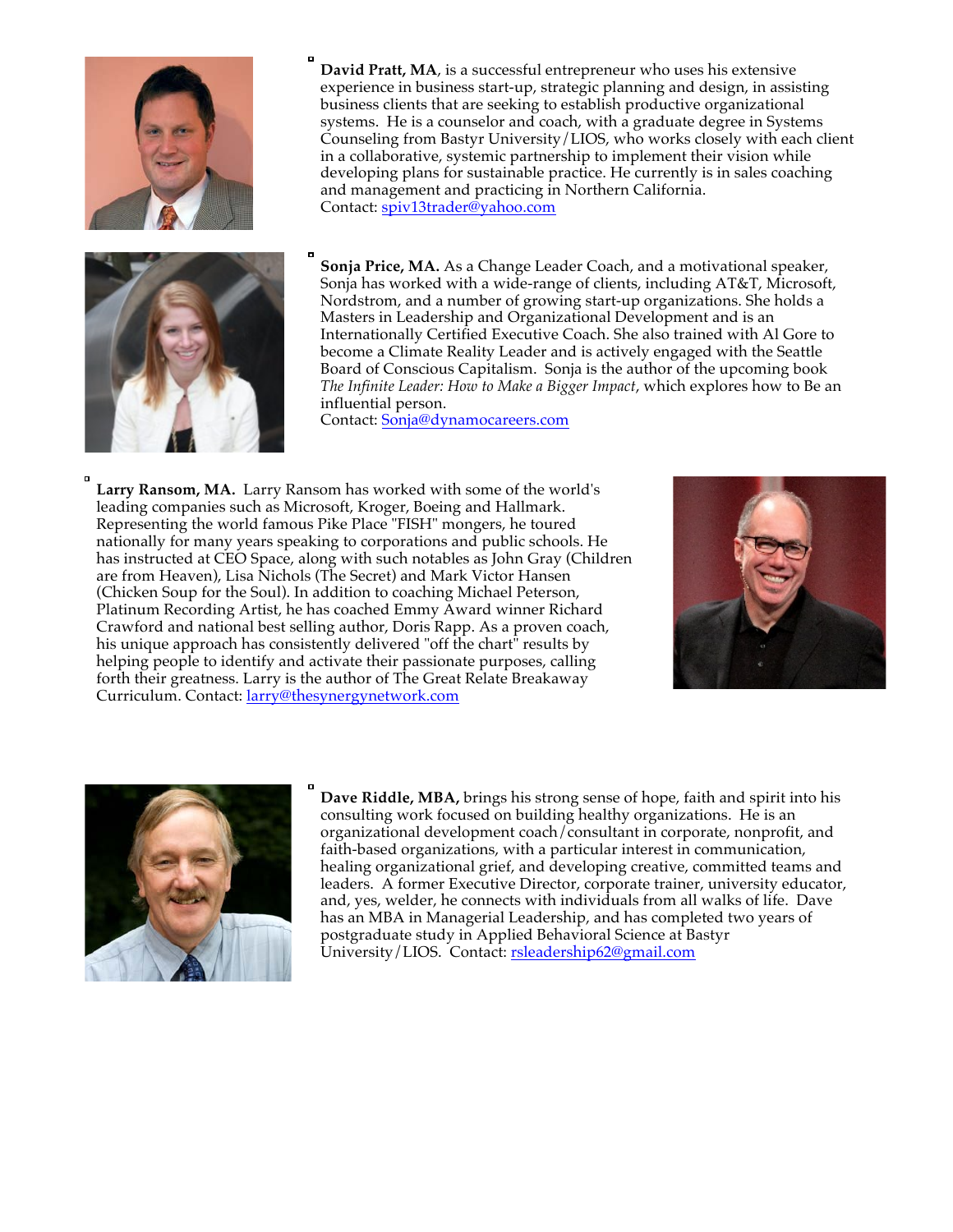

**Sarah Scherer, MA** (Applied Behavioral Science), has brought passion, insight, resourcefulness, and deep empathy to her clients in her more than 20 years of experience working with all levels of a system creating sustainable change. Through a collaborative process of acknowledging challenges and limitations she is able to enhance the strengths, successes and relationships of clients, while empowering them with hope and a sense of self worth and capability to reach towards their healthiest personal and organizational strategies. Sarah is the founder of Compass Consulting and is a successful facilitator, trainer, coach and leader in private industry and government. She is currently Director/Associate Dean at Seattle Maritime Academy, Seattle Central College.

Contact: compassarah@yahoo.com

**Allison O'Farrell Smith** has a degree in Business Management from the University of Phoenix, and extensive experience as both an internal and external business coach and consultant, working in transportation and the environment industry. She has worked at Harris Biomedical in Tacoma, WA, and as a Regional Planner in Intermodal Transportation for the Port of Tacoma. She currently a coach/consultant and office manager of Sustainable Solutions Consulting in Sun City West, Arizona.



## Contact: Allison@sustainablesolutionsconsulting.com



**Anna Soderstrom, MS,** coaches and consuls through Fringe Embassy, located in Tacoma, WA. She specializes in cutting edge business development, organization development, strategizing for work-life balance, market research, and marketing utilizing social media branding. She concentrates on companies interested in expanding opportunities for business-to-business communications, applying her considerable experience in the transit industry. Recently she joined the Port of Coos Bay, Oregon, as their Chief Commercial Officer.

Contact: asoderstrom@fringeembassy.com



**J Michelle Swope, MA**, has nearly 25 years experience as a leader, coach and change agent. She is especially skilled at leading groups through change processes in productive and sustainable ways, and is passionate about assisting leaders in developing teams, dealing with conflict, strategic planning, and systems improvement. She holds an MA in Applied Behavioral Science, with an emphasis on Leadership and Organizational Development from Bastyr University/Leadership Institute of Seattle. She is currently a consultant, master coach, and the director of Human Resources for a major regional non-profit organization, serving youth at risk. She holds a Lean Six Sigma Green Belt from the University of Washington

Contact: jmichelleswope@gmail.com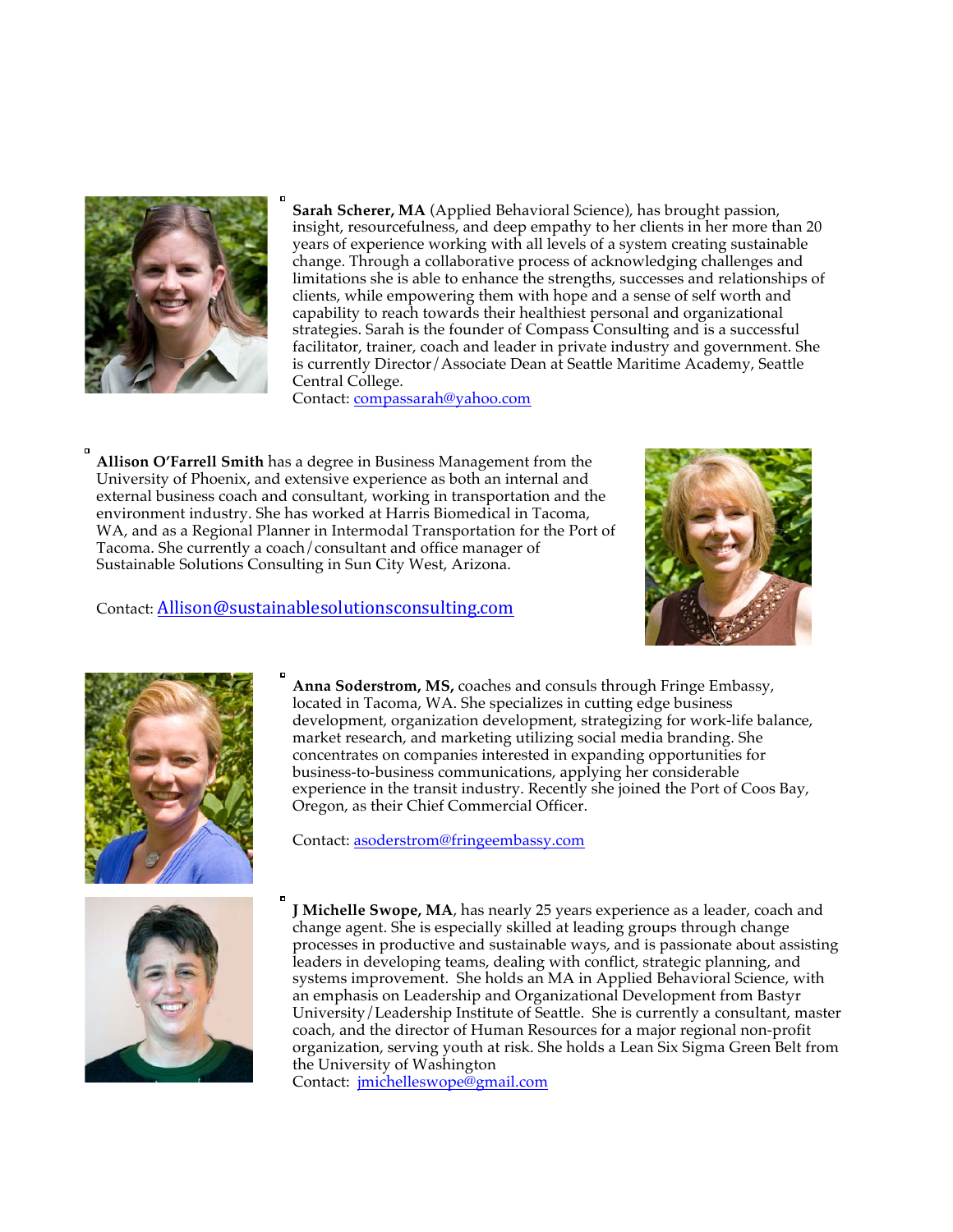$\blacksquare$ 

**Denise Thomson, Ed.D.**, brings a diverse background in the social services field to her current passion for leadership development. Her nearly twenty years of federal government service includes senior management positions in proactive prevention, education and early intervention programs that support active duty service members and their families. Currently, Denise is the Director, Workforce Development at Navy Region Northwest where she champions a paradigm shift from a focus on strictly civilian workforce advocacy to a Total Force framework that incorporates best practices of both military and civilian career development processes. Denise received her doctorate from Seattle University. Contact: deniset@wavecable.com





**Tracey Weller** is most known for the spirit, humor, courage and authenticity with which she inspires her employees to reach their highest potential. With over twenty years experience working with the high-tech and entertainment industries, and in the nonprofit sector, she is especially skilled at building highly functioning leadership teams and large scale project teams, increasing communication in business and in high-tech virtual environments, developing conflict management skills, and structuring and guiding long-range planning processes. She has an MBA in Finance and Economics, and a Masters degree in Applied Behavioral Science. Contact: tracey@traceyweller.com

**Greg Willeford** is a management consultant, educator and founder of the Willeford Group, and Director of Discovery Leadership Institute. He has worked in social and criminal justice for over 30 years; within state government, he achieved the position of Deputy Superintendent of the Oregon State Police where he was a highly regarded leader. He brings significant experience in the areas of Strategic Management, Leadership Development, and Conflict Management in his work with both the Executive and Legislative branches of government, at local, county, state and federal levels. He is also a lecturer at both Western Oregon University and Portland State University, and delivers contemporary leadership courses for the Oregon Executive Development Institute. Contact: Greg@willefordgroup.com





**Autumn H. Woods, MA.** With 20 years of experience and a Masters focused on Leadership and Organizational Development, Autumn's coaching presence is open-minded, confident, resilient and resourceful topped off with a healthy sense of humor. She loves working with people throughout the many stages of their careers, helping people make a career or industry change by leveraging skills they already have. She has worked with leaders in multiple industries such as Law Enforcement, Property Management, Health Care, Technology, Non Profits and Retail. Autumn has created coaching and leadership programs focusing on becoming a Coaching Leader for organizations such as Amazon, Columbia Sportswear and T-Mobile. She holds certifications in EQ-I 2.0 workshop facilitation, EQ 360 leadership assessment, Prosci Change Management and Insights. She is an internationally certified Executive & Leadership Coach. Contact: autywoods@yahoo.com